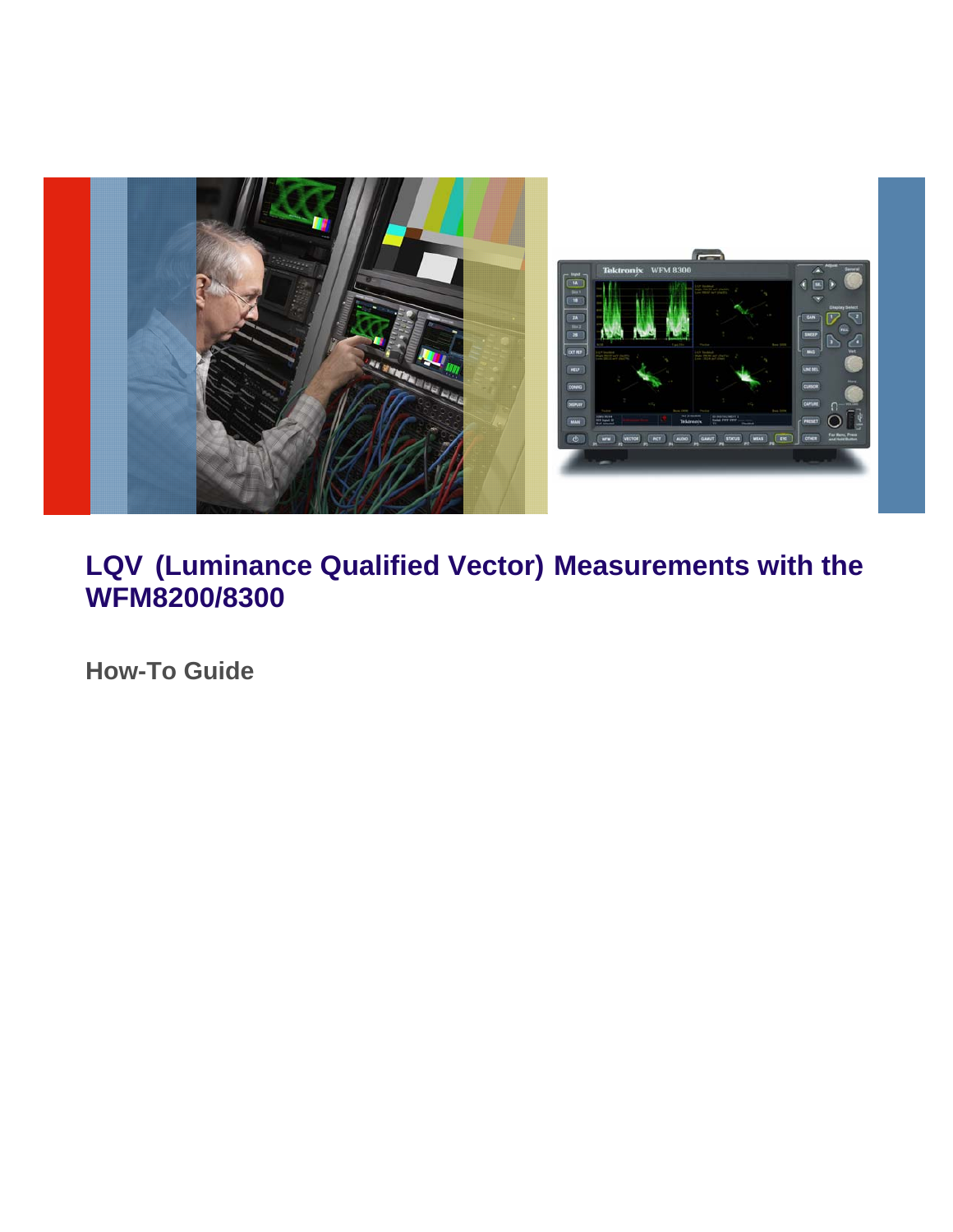## Introduction

The patented Luminance Qualified Vector (LQV) Display enhances the current Diamond/Split Diamond, Arrowhead and Vector Displays by allowing the user to view chrominance vectors within specified luminance ranges.

Colorists often divide the total tonal range into the High, Mid and Low tonal ranges during the Post Production process. Doing so allows them to make more precise adjustments and enhancements to the scene content. The Vectorscope along with the exclusive Tektronix Diamond and Split-Diamond displays have been extremely valuable tools in terms of detecting and correcting color cast in the overall scene. The addition of LQV enhances these capabilities even more.



**Figure 1: RGB, LQV High, Vector, LQV Low** 

Figure 1 shows the RGB Waveform in Tile one, LQV (High) in Tile 2, Full Vector in Tile 3 and LQV (Low) in Tile 4.

The Luma Qualified Vector (LQV) display adds the capability to see color cast in the High, Mid, and Low tonal ranges. This is a significant enhancement because it allows the user to view color or color cast in specific regions of the picture. For example, when doing rock concerts the bright lighting often causes problems and up to now there has been no real way to easily know if you are balanced in these bright areas. LQV provides the tool needed to make sure balance is right in the Highs & Lows. The user can set upper and lower limits that can define different ranges for variety of applications.

While it is possible to show up to four LQV Displays simultaneously depending on the user's specific application, it is more likely that the focus would be placed on monitoring the Highs and Lows along with the Full Vector as shown in Figure 1.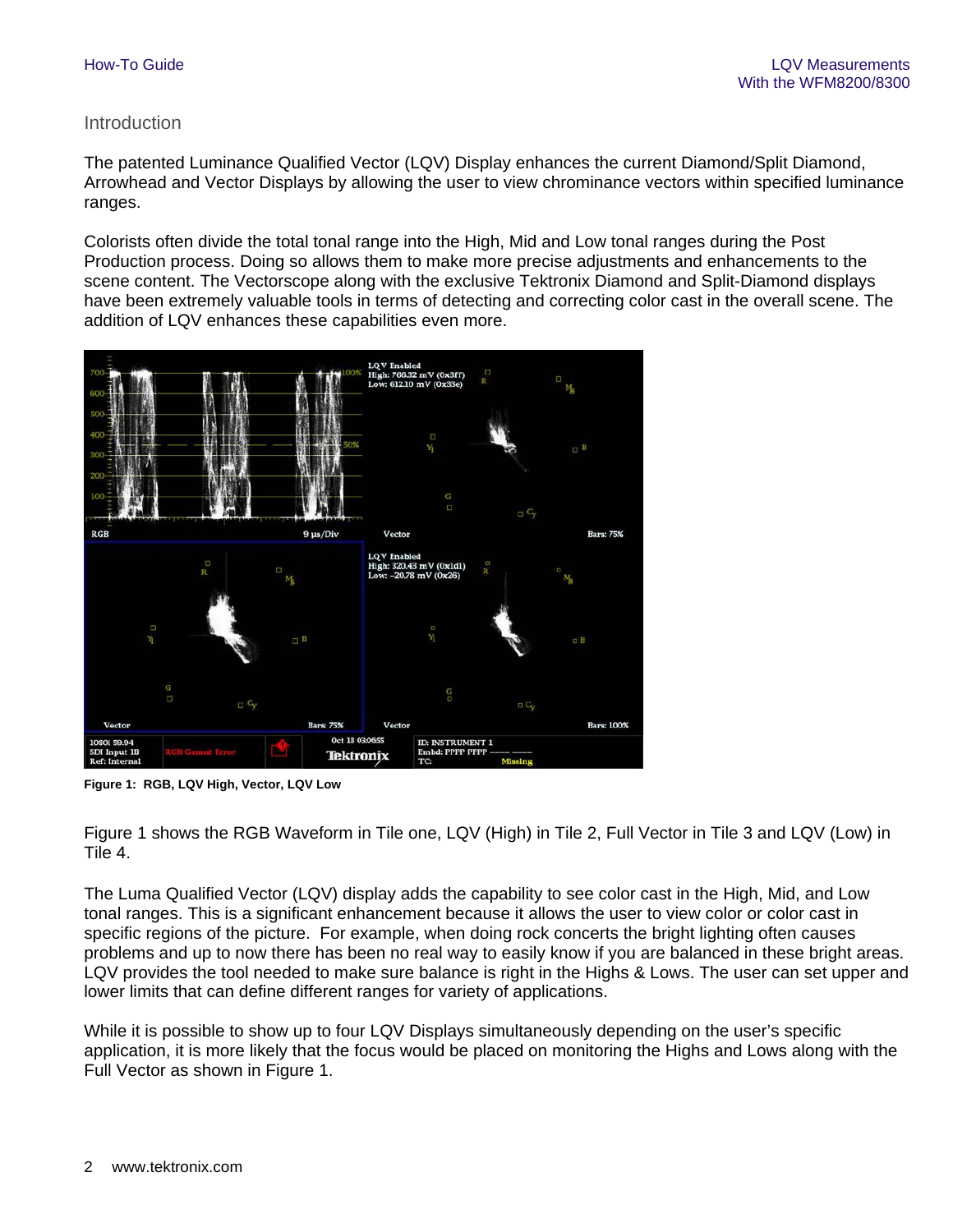The terms HIGH and LOW as used here are somewhat relative. That is to say, that the range of values considered as being HIGH or LOW may vary according to user preference or the specific content being evaluated. In this case I simply chose approximately the top 20% of luminance levels to represent the HIGHS and the lower 20% of luminance levels to represent the LOWS.

The terms HIGH and LOW as used here are somewhat relative. That is to say, that the range of values considered as being HIGH or LOW may vary according to user preference or the specific content being evaluated. In this case I simply chose approximately the top 20% of luminance levels to represent the HIGHS and the lower 20% of luminance levels to represent the LOWS.

To Set Up the LQV Display(s):

- 1. First select the tile you want to place the LQV Display (Tile 2 in Figure 2):
- 2. Next depress the Vector Button below the display screen to place the vector display in that tile as shown in Figure 2:



**Figure 2**. WFM8300 Front Panel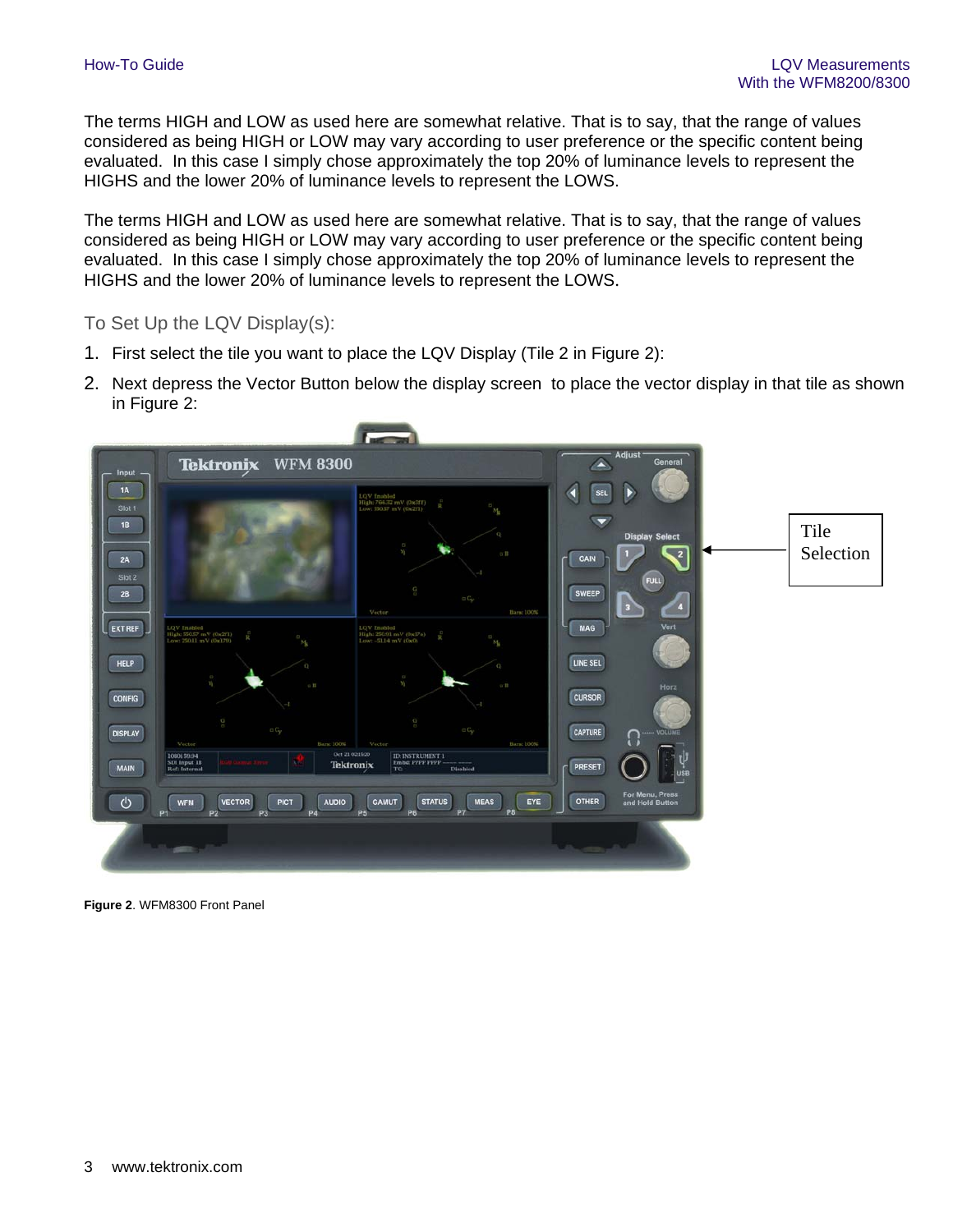- 3. Next Depress and Hold the Vector Button to display the Menu as shown in Figure 3 and use the up/down selection keys to select the Luma Qualified Vector and then use the Right Arrow Key to set this to the ON position.
- 4. Now use the up/down selection keys to select the Luma High and Luma Low settings using the General Knob (upper right hand corner) to set the luma limits you want to establish.
- 5. Press the Vector button to clear the menu.
- 6. Repeat this process for any addition LQV Displays you wish to set up with different ranges.

See if you can duplicate the display in Figure 1.

| <b>LQV</b> Enabled<br>High: 766.92 mV (0x3ff)<br>Low: 612.10 mV (0x33e)                                                   | <b>D</b><br>R                                                                                                                            |                                     | Π<br>Ŋg                                                 |                   |
|---------------------------------------------------------------------------------------------------------------------------|------------------------------------------------------------------------------------------------------------------------------------------|-------------------------------------|---------------------------------------------------------|-------------------|
| Y                                                                                                                         | п                                                                                                                                        | $-100$                              | $\blacksquare$                                          |                   |
| Display Type<br><b>Bar Targets</b><br>Center on:<br><b>Display Mode</b><br>Luma Qualified Vector<br>Luma High<br>Luma Low | <b>Vector</b> / Lightning<br>75 % / 100 %<br>Black $\angle$ .<br>Normal $/$<br>On $/$ Off<br>766.92 mV (0x3ff)<br>н<br>612.10 mV (0x33e) | $\Box$ Cy<br>766.92 mV              |                                                         | <b>Bars: 100%</b> |
| 1080i 59.94<br><b>GB</b> Gamut Error<br>SDI Input 1B<br><b>Ref: Internal</b>                                              | <b>ASSES</b>                                                                                                                             | Oct 27 06:11:23<br><b>Tektronix</b> | ID: INSTRUMENT 1<br>Embd: PPPP PPPP -<br>Missing<br>TC: |                   |

**Figure 3.** LQV Range Menu

Once you have these set-up the way you like it you can save the setting as a Preset for fast and easy recall. In fact you'll probably want to save several variations of this based on specific applications. To learn more about how to create, save, and recall presets see our "Top-Ten" Presets for the WFM7000 Series at http://www.tek.com/applications/video/broadcasters.html where you download the files from the "Support" section located on the right side of the page.

## References:

Data Sheets, Fact Sheets and additional application notes can be found at: http://www.tek.com/products/video\_test/signal\_monitors.html

TG700 Generator